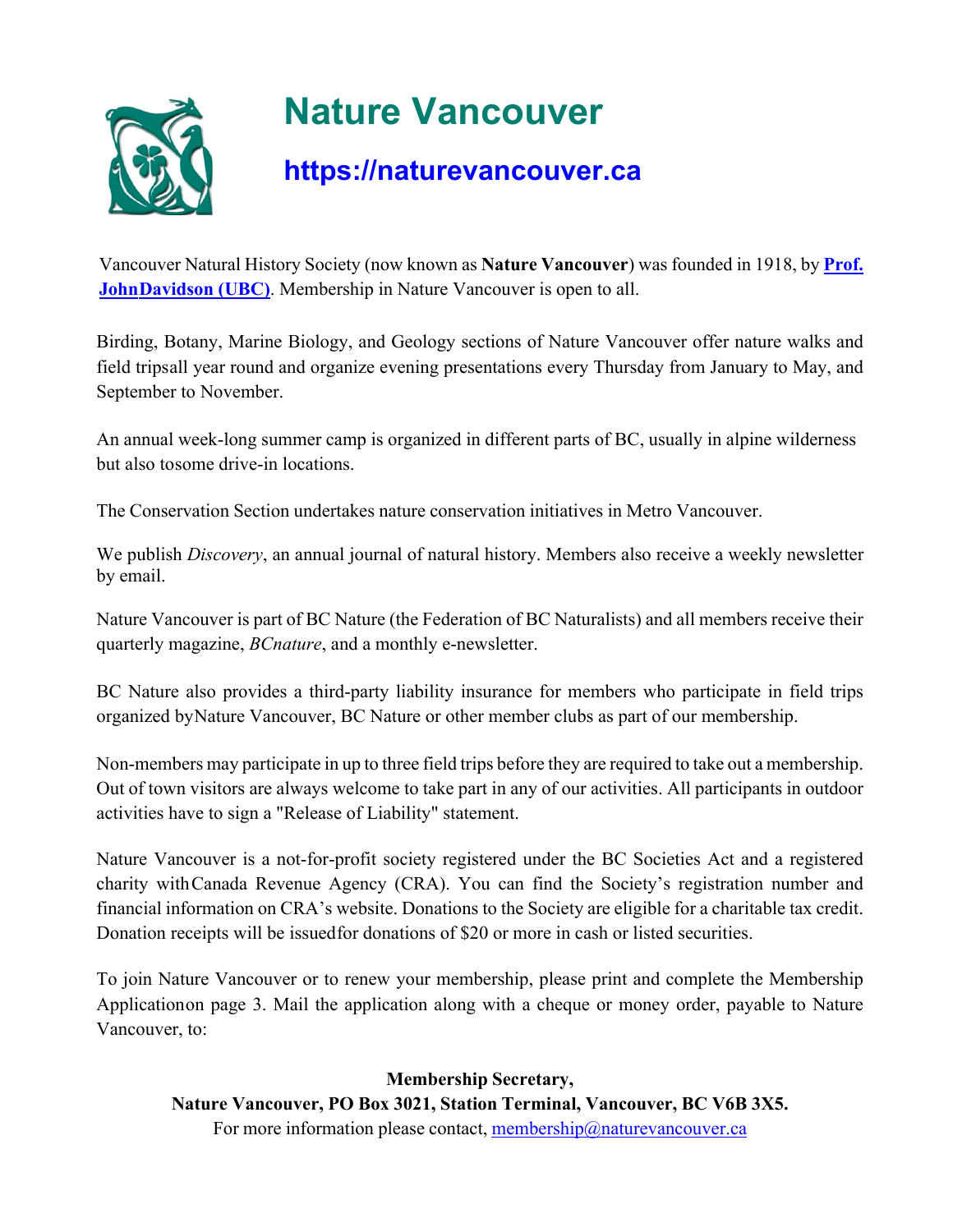

## **Nature Vancouver Membership Categories and Fees**

- 1. Individual Adult (18 years and older) Membership \$40 per year
- 2. Family membership (1-2 adults plus children up to age 18) \$50 per year. Family memberships receive only one copy of our publications.
- 3. Student Membership for individuals who are enrolled at an accredited educationalinstitution in British Columbia - \$20 per year (no multiple year payment)
- 4. Member of another BC Nature club if you pay full dues in another club (your 'home' club) then you may deduct \$16 from an Individual Adult or Family Membership.
- 5. Long-standing Membership An individual or family member who have been members for 30 years. Long-standing members will have all the privileges of a member and their dues will be set at 50% of the membership rate otherwise payable.
- 6. Non-Voting Membership Subscription A corporation, an educational institution or a non-profit organization may have a Subscription Membership. An individual may also sign up for Subscription Membership.